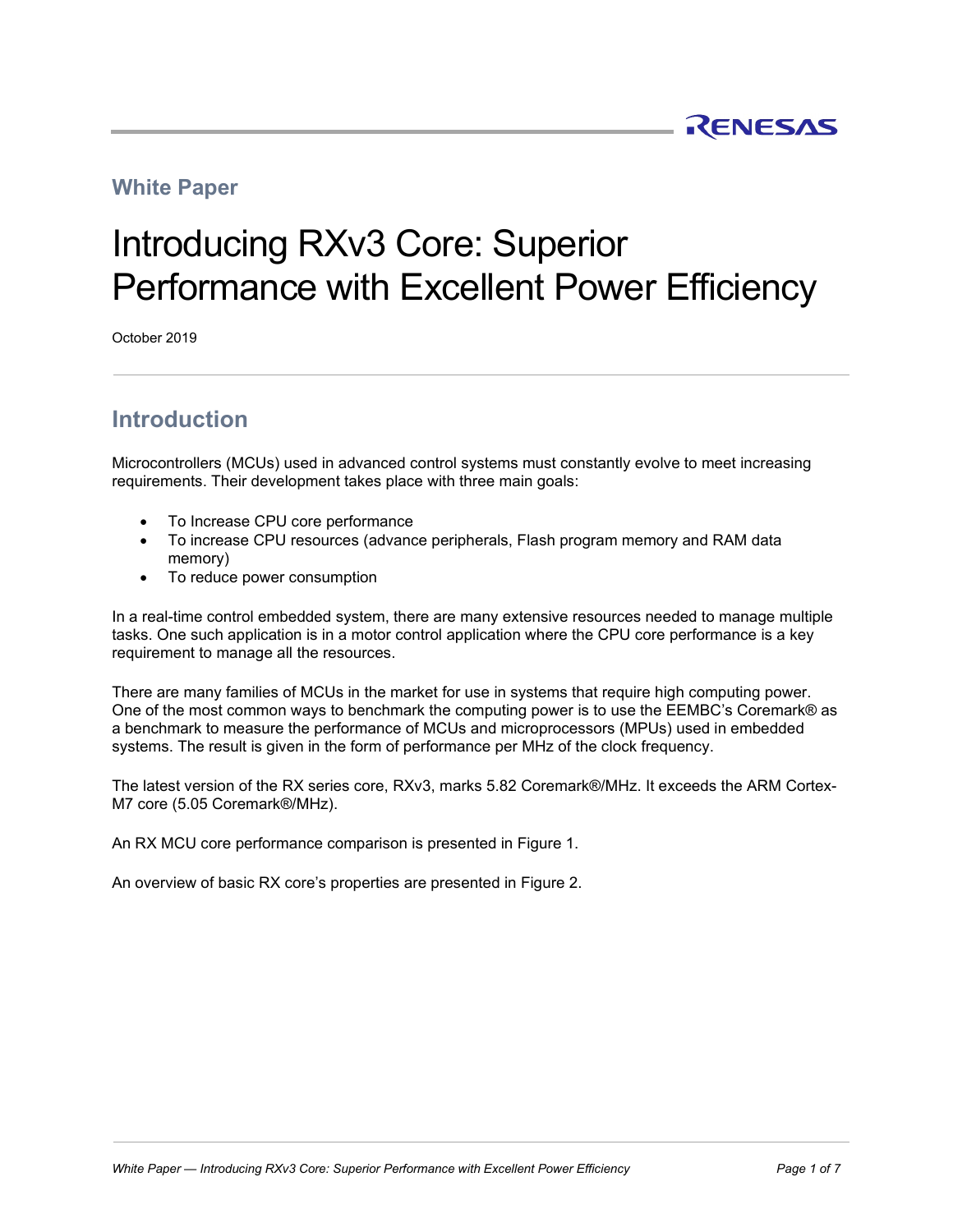

*Figure 1. Comparison of RX and ARM Coremark®/MHz core's performance*

| <b>RX</b> core                             | RXv1                                                                        | RX <sub>v2</sub>                                                                                                                                                  | RX <sub>v3</sub>                                                                                                                                                                 |  |  |  |  |  |
|--------------------------------------------|-----------------------------------------------------------------------------|-------------------------------------------------------------------------------------------------------------------------------------------------------------------|----------------------------------------------------------------------------------------------------------------------------------------------------------------------------------|--|--|--|--|--|
| <b>Architecture</b>                        | 32bit CISC, Harvard architecture                                            |                                                                                                                                                                   |                                                                                                                                                                                  |  |  |  |  |  |
| General<br>purpose<br>registers            | 32bit x 16ch                                                                |                                                                                                                                                                   |                                                                                                                                                                                  |  |  |  |  |  |
| Compatibility                              | RX <sub>v1</sub>                                                            | Downward compatible with<br>RX <sub>v1</sub>                                                                                                                      | Downward compatible with<br>RXv1/RXv2                                                                                                                                            |  |  |  |  |  |
| <b>Instruction</b><br>set                  | 90 instructions                                                             | 109 instructions<br>(90 RXv1 instructions + 19<br>instructions)                                                                                                   | 113 instructions<br>(109 RXv2 instructions + 4<br>instructions)<br>*2 out of 113 instructions are for register<br>bank save function.                                            |  |  |  |  |  |
| <b>Pipeline</b>                            | 5-stage                                                                     | Improved 5-stage pipeline<br>Improved IPC through<br>enhanced pipeline<br>(enhanced performance through<br>parallel execution of memory<br>access and operations) | Improved 5-stage pipeline<br>Improved IPC through enhanced<br>pipeline<br>(enhanced performance through<br>improved combination of<br>simultaneously executable<br>instructions) |  |  |  |  |  |
| <b>DSP function</b><br><b>instructions</b> | Single-cycle MAC<br>instructions(16-bit),<br>Accumulator x 1                | Single-cycle MAC instructions (32bits x 32bits + 72bits)<br>Accumulator x 2                                                                                       |                                                                                                                                                                                  |  |  |  |  |  |
| <b>FPU</b>                                 | Supports IEEE754 compliant data types and exceptions<br>Pipeline processing |                                                                                                                                                                   |                                                                                                                                                                                  |  |  |  |  |  |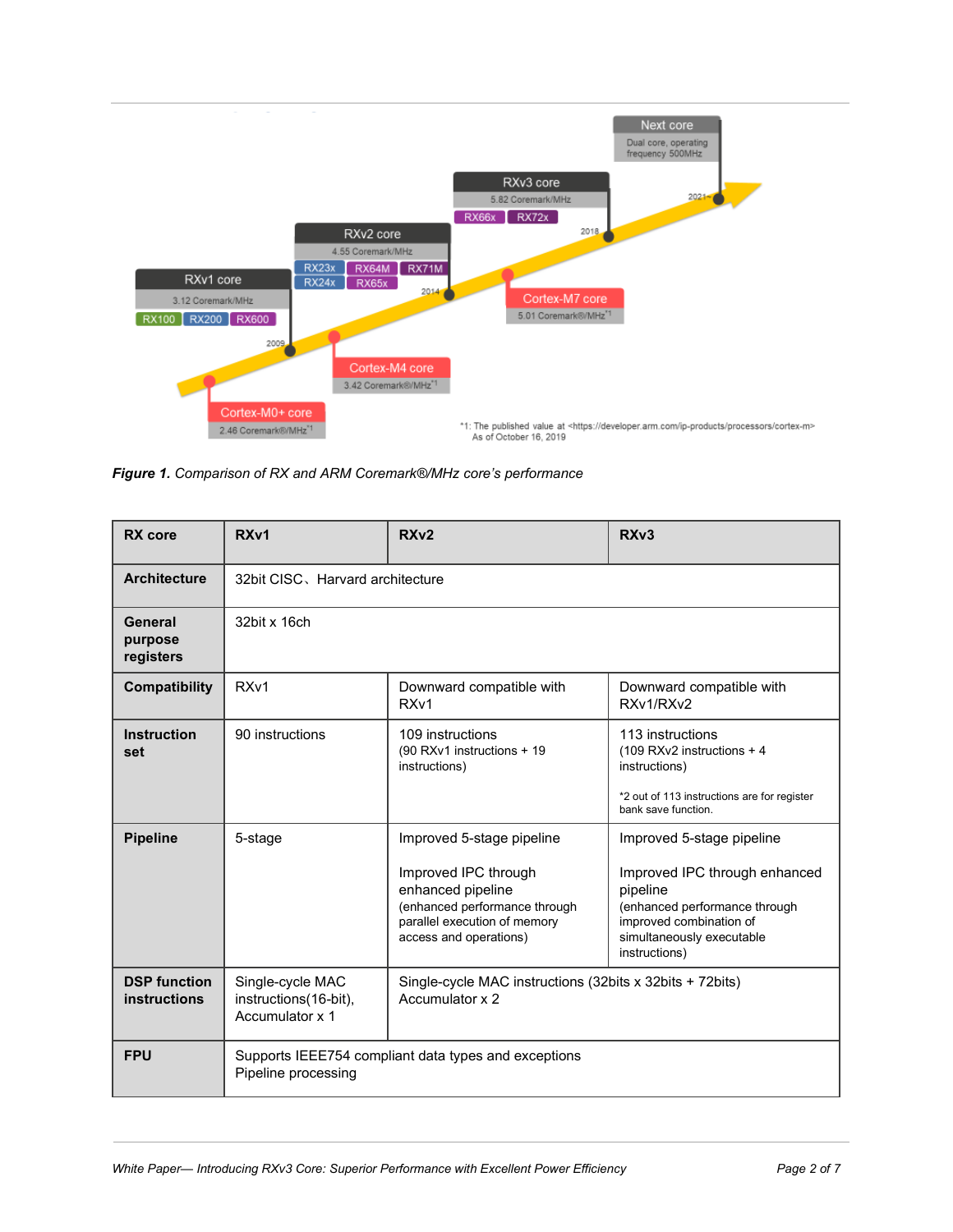| <b>Performance</b> | Up to<br>3.12CoreMark/MHz | Up to 4.55CoreMark/MHz | 5.82 CoreMark/MHz                                                                                                  |
|--------------------|---------------------------|------------------------|--------------------------------------------------------------------------------------------------------------------|
| <b>Others</b>      |                           |                        | Register bank save function<br>(optional)<br>Double precision floating-point<br>processing instructions (optional) |
|                    |                           |                        | *Availability of optional functions depends<br>on product specifications                                           |

*Figure 2. Basic features of Renesas' RX core*

### **Key Benefits of RXv3 Core**

The RXv3 core realizes:

- High performance 5.82 Coremark®/MHz
- Small memory footprint with compact instruction set
- Double-precision FPU capabilities
- Fast interrupt response time

The performance of the MCU is critical in high-speed embedded system control, i.e. electric motor control system, robotics, etc. This allows sophisticated software to incorporate an RTOS to be run and executed by the microcontroller.

Currently, three families of MCUs are available with the RXv3 core:

- RX66T clocked up to 160MHz optimized to control the power of electric motors
- RX72T clocked up to 200MHz optimized to control the power of electric motors in very demanding applications, i.e. robot drives
- RX72M clocked up to 240MHz optimized to control the system and industrial network communications

#### **Instruction Set Architecture**

CPU architecture has a decisive impact on core performance and code size. There are many successful implementations of cores in both CISC and RISC architectures; however, the most effective are those which combine advantages of both solutions. The advantage of CISC is the compact code and smaller Flash memory (ROM) needed. The RISC code is performed faster and allows pipelining.

The RX instruction set has a compact architecture with carefully selected instructions to reduce it to the number similar to a RISC-based architecture. It uses a variable length instruction set between  $1 \sim 8$ byte(s). As a result, it helps to achieve higher performance, code density and lower power consumption. Most of the common instructions used optimized addressing mode with short Op Code.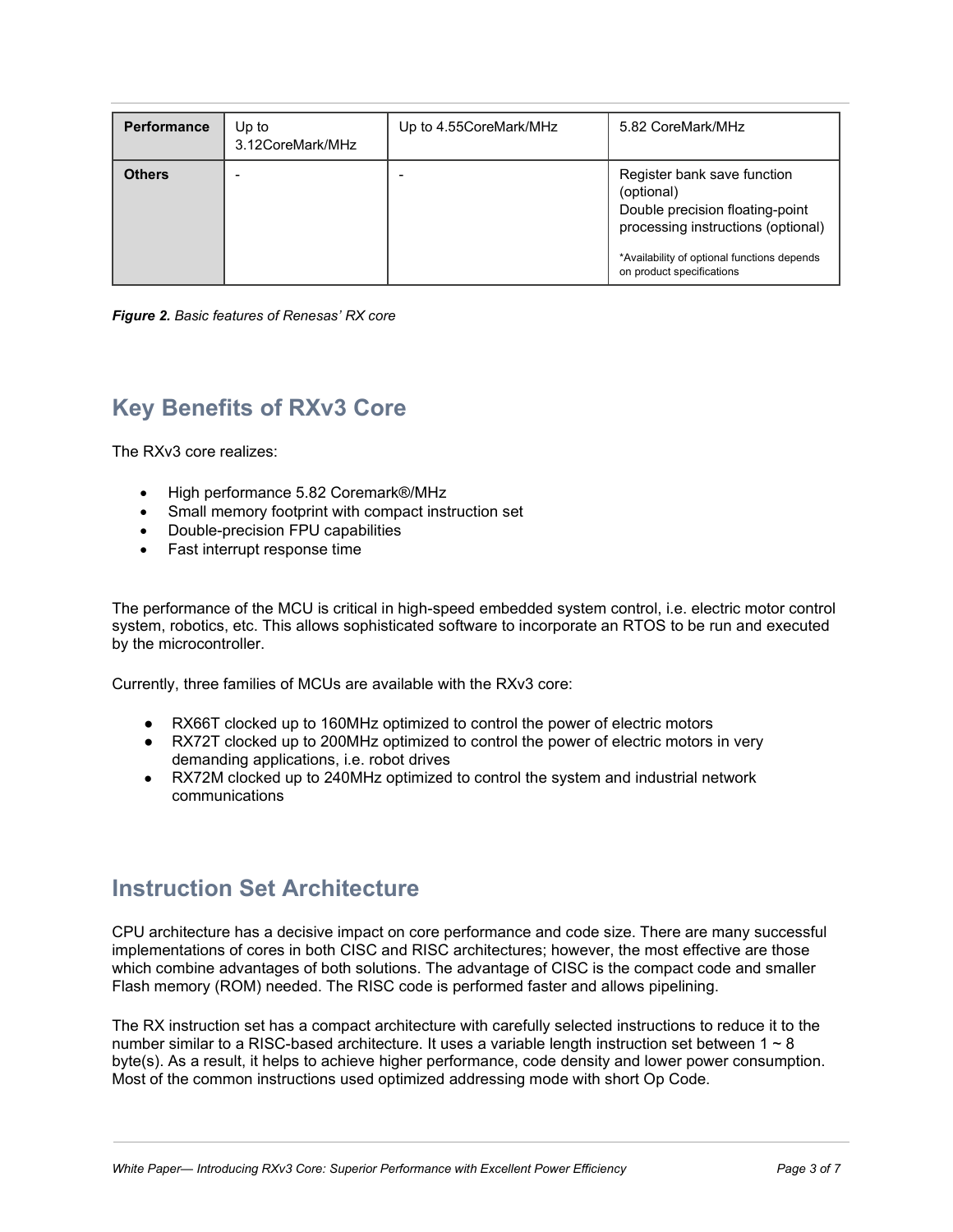Figure 3 illustrates a code size analysis of the RX and a RISC-based MCU with three different types of applications. The implementation delivers up to 46% reduction in static code size and up to 30% reduction in dynamic code size relative to RISC architectures. Small static code size makes a significant contribution in decreasing ROM size, and by extension, costs. Small dynamic code size delivers low power consumption.





| Arithmetic/Logic        |              | <b>Data Transfer</b> |                            | <b>PUSHC</b>  | SAVE*         | <b>DSP</b>     |              | Data Trans.(DP-FPU) |                     |                            |        |
|-------------------------|--------------|----------------------|----------------------------|---------------|---------------|----------------|--------------|---------------------|---------------------|----------------------------|--------|
| <b>ABS</b>              | <b>MAX</b>   | <b>RORC</b>          | <b>BFMOV</b>               | <b>MOVU</b>   | <b>PUSHM</b>  | <b>SCCnd</b>   | <b>EMACA</b> | <b>MSBLO</b>        | <b>MVTACGU</b>      | DMOV*                      | MVFDC* |
| <b>ADC</b>              | <b>MIN</b>   | <b>ROTL</b>          | <b>BFMOVZ</b>              | <b>POP</b>    | <b>REVL</b>   | <b>STNZ</b>    | <b>EMSBA</b> | <b>MULHI</b>        | <b>MVTACHI</b>      | DPOPM*                     | MVFDR* |
| <b>ADD</b>              | <b>MUL</b>   | <b>ROTR</b>          | <b>MOV</b>                 | <b>PUSH</b>   | <b>REVW</b>   | <b>STZ</b>     | <b>EMULA</b> | <b>MULLH</b>        | <b>MVTACLO</b>      | DPUSHM*                    | MVTDC* |
| <b>AND</b>              | <b>NEG</b>   | <b>SAT</b>           | <b>MOVCO</b>               | <b>POPC</b>   | RSTR*         | <b>XCHG</b>    | <b>MACHI</b> | <b>MULLO</b>        | <b>RACL</b>         | <b>Floating-point (DP)</b> |        |
| <b>CMP</b>              | <b>NOP</b>   | <b>SATR</b>          | <b>MOVLI</b>               | <b>POPM</b>   | <b>Branch</b> | <b>Strings</b> | <b>MACLO</b> | <b>MVFACHI</b>      | <b>RDACL</b>        | DABS*                      | DSUB*  |
| <b>DIV</b>              | <b>NOT</b>   | <b>SBB</b>           | <b>System manipulation</b> |               | <b>BCnd</b>   | <b>SCMPU</b>   | <b>MACLO</b> | <b>MVFACHI</b>      | <b>RDACL</b>        | DADD <sup>*</sup>          | DTOF*  |
| <b>DIVU</b>             | <b>OR</b>    | <b>SHAR</b>          | <b>BRK</b>                 | <b>MVTC</b>   | <b>BRA</b>    | <b>SMOVB</b>   | <b>MSBHI</b> | <b>MVFACLO</b>      | <b>RDACW</b>        | DCMPcm <sup>*</sup>        | DTOI*  |
| <b>EMUL</b>             | <b>RMPA</b>  | <b>SHLL</b>          | <b>CLRPSW</b>              | <b>RTE</b>    | <b>BSR</b>    | <b>SMOVF</b>   | <b>MSBLH</b> | <b>MVFACMI</b>      | <b>FTOI</b>         | DDIV*                      | DTOU*  |
| <b>EMULU</b>            | <b>ROLC</b>  | <b>SHLR</b>          | <b>INT</b>                 | <b>RTFI</b>   | <b>JMP</b>    | <b>SMOVU</b>   |              | Floating-point (SP) | <b>FTOU</b>         | DMUL*                      | FTOD*  |
| <b>SUB</b>              | <b>TST</b>   | <b>XOR</b>           | <b>MVTIPL</b>              | <b>SETPSW</b> | <b>JSR</b>    | <b>SSTR</b>    | <b>FADD</b>  | <b>FMUL</b>         | <b>ITOF</b>         | DNEG <sup>*</sup>          | ITOD*  |
| <b>Bit manipulation</b> |              | <b>MVFC</b>          | <b>WAIT</b>                | <b>RTS</b>    | <b>SUNTIL</b> | <b>FCMP</b>    | <b>FSUB</b>  | <b>ROUND</b>        | DROUND <sup>*</sup> | UTOD*                      |        |
| <b>BCLR</b>             | <b>BMCnd</b> | <b>BNOT</b>          | <b>BSET</b>                | <b>BTST</b>   | <b>RTSD</b>   | <b>SWHILE</b>  | <b>FDIV</b>  | <b>FSQRT</b>        | <b>UTOF</b>         | DSQRT*                     |        |
| Enhancements in RXv2    |              |                      | Enhancements in RXv3       |               |               | * option       |              |                     |                     |                            |        |



In the process of developing the RX core, new instructions were added and some of them were improved. Figure 4 shows a list of instructions for RX. The RXv2 instruction enhancement mainly consisted of adding DSP and single-precision floating point instructions. In the RXv3 instruction enhancement, two instructions used to maintain the context in the interrupt handling procedures (RSTR, SAVE), and doubleprecision floating point instructions have been added.

## **Core Architecture**

The pipelines of RXv1, RXv2 and RXv3 consist of 5 stages (Figure 5). These pipelines use a Harvard architecture, it allows instruction memory access and data memory access in the same clock cycle. Also,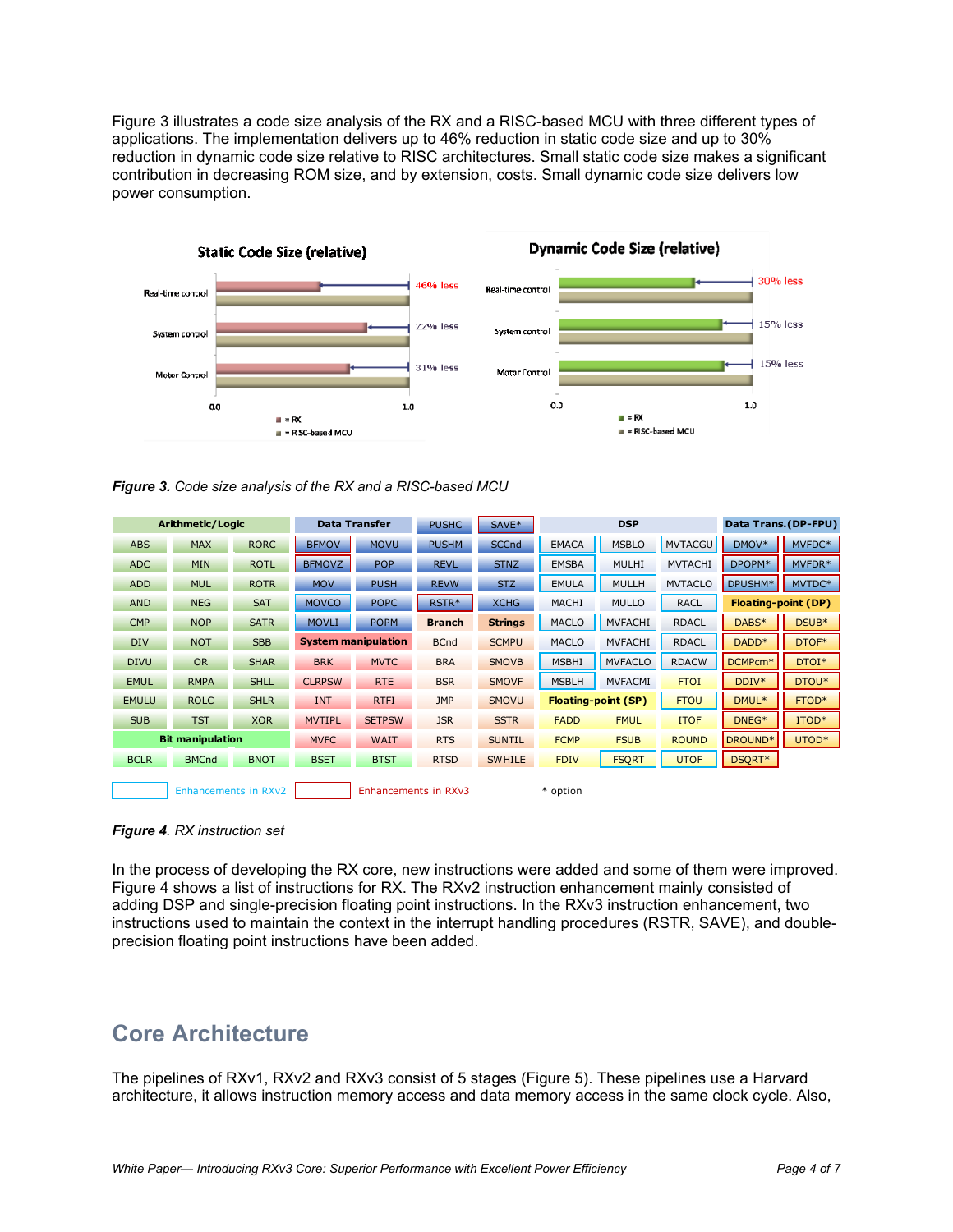these pipelines use out-of-order completion technique for memory data load instructions to get higher pipeline usage and better performance.



*Figure 5. 5 stage pipeline*

In the RXv2 core, key differences from the RXv1 are dual issue pipeline structure and pipelined FPU (single precision). Dual issue core can increase a throughput of Instruction Per Cycle (IPC). The new FPU unit adopts pipeline processing to boost throughput and shortens the latency of FPU executions.

The RXv3 core inherits the RXv2 features and has new features, performance improvements, doubleprecision FPU, and a register save bank function.

Performance improvements are realized by increasing a combination of dual issuable instructions. The effect of this improvement mainly appears around conditional branch instructions, which are typically used in "if-else" statements and "loop" statements in programs. Up to about 20% performance improvement in terms of cycles are achieved with various programs. In some cases, more improvement is achieved due to compiler optimizations for the RXv3 pipeline.

Double-precision FPU accelerates double precision floating point operation processing time by 10 times or more. Double-precision FPU makes it easy to port high precision control models on Model-Based Development (MBD) to MCU.

The RXv3 core is designed not only for performance, but also for power efficiency. The first new RXv3 MCUs achieve 44.8 Coremark®/mA with energy-saving cache design that reduces both access time and power consumption during on-chip flash memory reads, such as instruction fetch.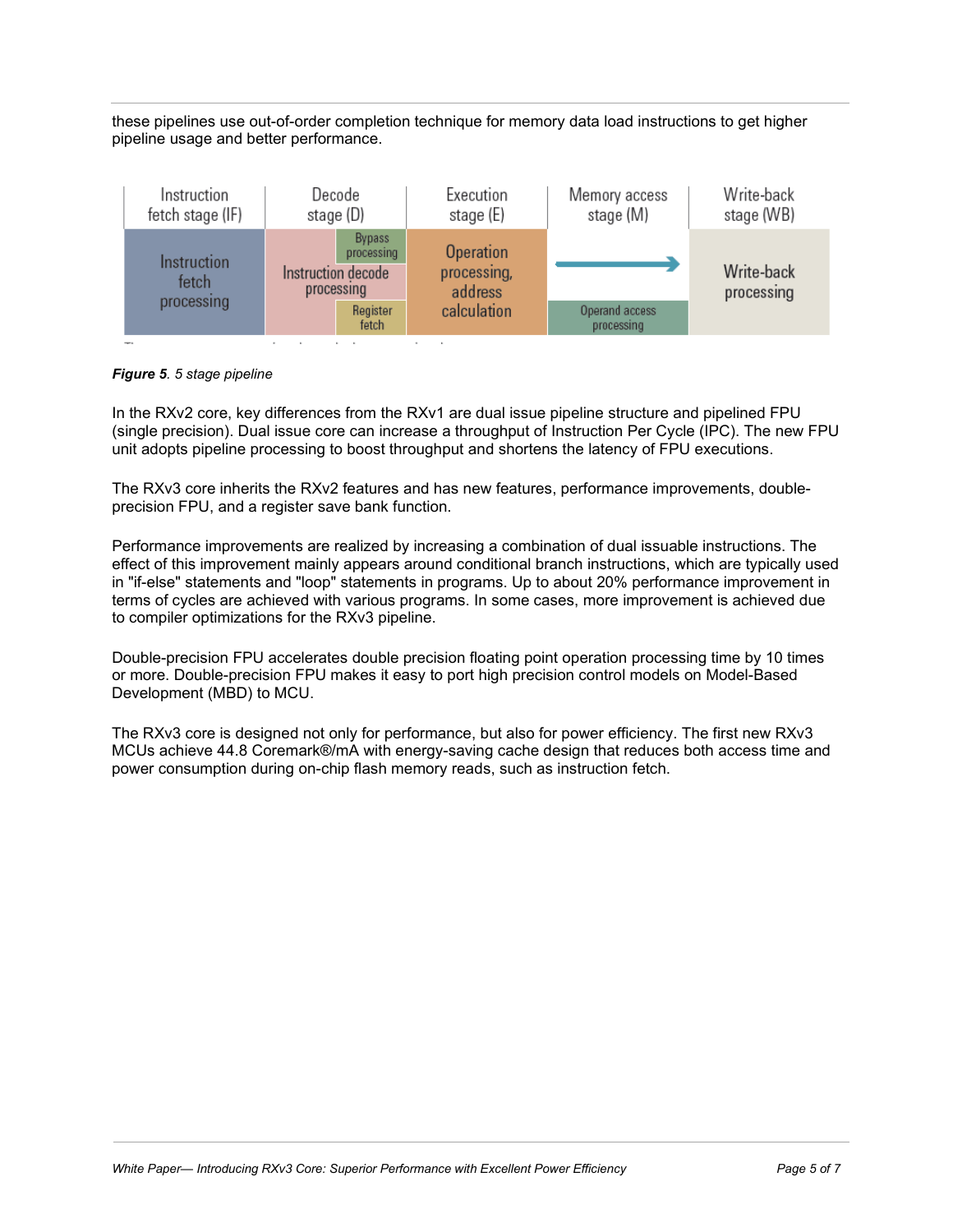# **Improving Interrupt Response Time**

Embedded systems that work in real time require a quick response to events. Such events may be signals from the control system of electric motors.

In the RXv3 core, an optional dedicated memory called: register save bank has been implemented for save register banks intended to store register contents overwritten by interrupt handlers. Interrupt response times are shortened by using the register save bank as shown in Figure 6. Using this function, not only interrupt response time, but also total interrupt handling time, are reduced. The interrupt service routine can use the SAVE instruction to save general-purpose registers and accumulators in one clock cycle. The RSTR instruction restores saved registers. Many bank registers allow the context for nested interrupts.



*Figure 6. Interrupt response time improvement*

Register save bank can be used for not only interrupt handlers, but also RTOS context switching. RTOS context switch time is up to 20% faster with the register bank save function.

#### **Flash Memory**

The code and operands of each instruction are fetched from the Flash memory. The accessing speed for flash memory is very crucial, not just the MCU core speed. For a memory access with a fast core, each memory read cycle must be extended by adding additional wait state cycles. Renesas implements RX Flash memory in 40nm MONOS technology. This allows very fast memory access up to 120Mhz without a need to insert an additional wait state.

#### **Conclusion**

Modern, advanced control systems require MCUs with increasing efficiency and capabilities. The Renesas RXv3 core achieved industry best-in-class performance with very low power consumption. Based on the EEMBC Coremark® benchmark performance, it has a score of 5.82 Coremark®/MHz, making it one of the fastest MCU core in the world today. This is made possible by the optimization of the instructions set, DSP and FPU units, the use of pipeline, and the fast memory access from a MONOS flash technology. This optimization allows for fast and efficient computation in today's real time control